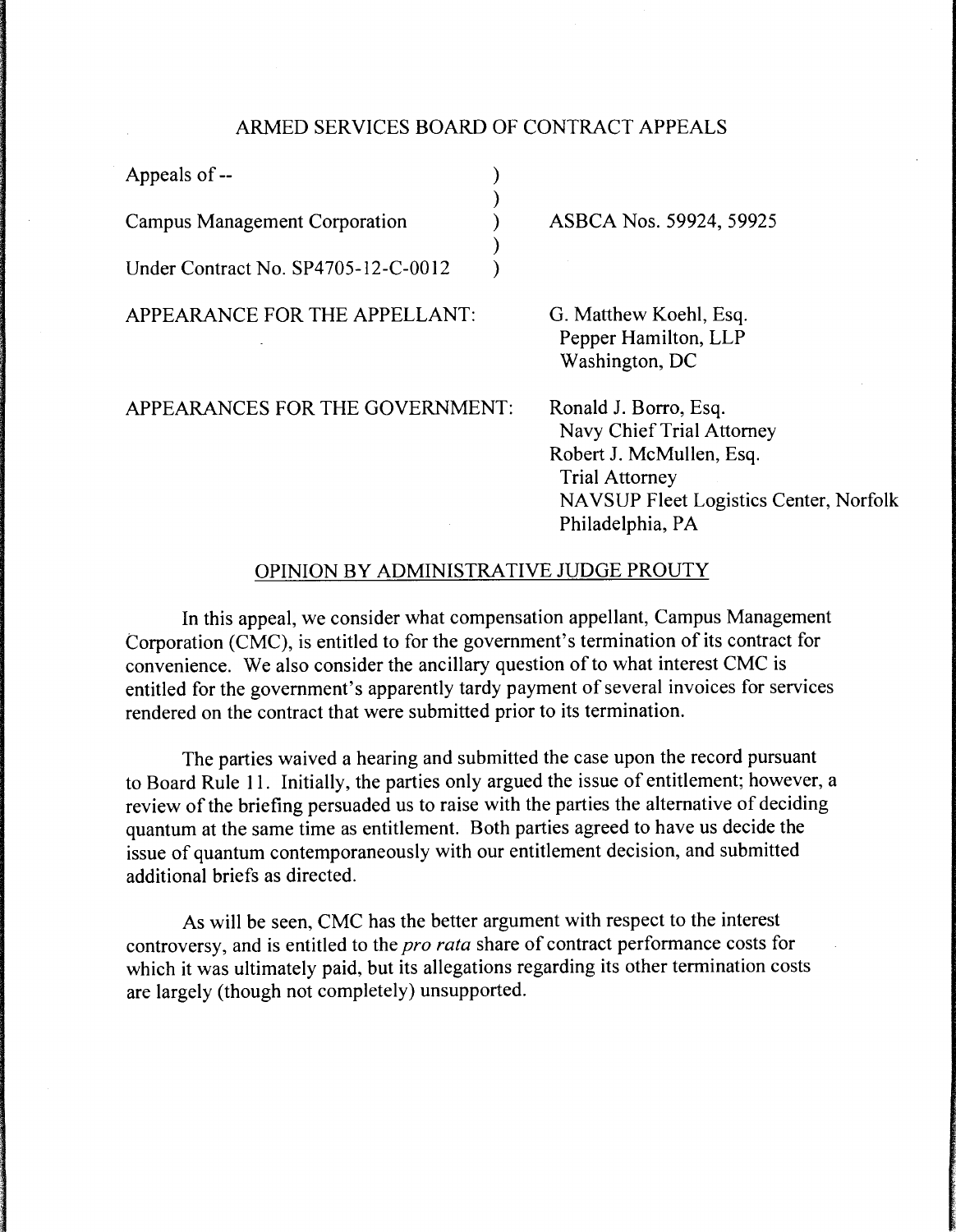#### FINDINGS OF FACT

#### I. *The Contract and Its Performance*

The above-captioned contract (the contract) was executed by the parties on 30 September 2012 (R4, tab 1 at 1 ). The contract was intended to obtain Student Information System (SIS) software and associated licenses and maintenance for initial use by students at the National Defense University during the 2013-2014 school year (R4, tab 1 at 4-5). To effect this, the contract had two line items for its first year: contract line item number (CLIN) 0001, for provision of the software, its licenses, and maintenance; and CLIN 0002 for associated training and implementation (R4, tab 1 at 3). The net amount for these line items was \$993,389.28 (R4, tab I at 1, 3). The contract also included two options for additional years of support for the SIS (CLINs 1001 and 2001), priced at \$298,982.76 for the first year and \$307,952.28 for the second year (R4, tab 1 at 4).

On 27 September 2013, the government contracting officer (CO) executed Modification No. P00004 (Mod 4) to exercise the first additional one-year option, CLIN 1001, to obtain services for the 2013-2014 school year (30 September 2013 - 29 September 2014)<sup>1</sup> (R4, tab 10 at 1). Exercising option year one added \$298,982.76 to the contract price *(id.* at 2), consistent with the price for CLIN 1001 in the original contract *(see* R4, tab 1 at 4). Two months later, on 25 November 2013, the parties executed Modification No. P00005 (Mod 5), affirming that CMC was responsible for delivering certain software to allow the use of third party "Blackboard" software under the SIS (R4, tab 12 at 1). The price of this modification was \$37,000 *(id.* at 2).

# *II. Termination of the Contract*

The government issued contract Modification No. P00006, terminating the contract for the convenience of the government, on 2 May 2014 (R4, tab 15), slightly more than seven months into the performance of the contract's first option year. This modification referenced Federal Acquisition Regulation (FAR) 52.212-4(1) (FEB 2012), Termination for the Government's Convenience, which is a part of the contract *(see* R4, tab 1 at 25), and directed CMC to "immediately stop all work hereunder and ... immediately cause any and all of its suppliers and subcontractors to cease work" (R4, tab 15). It further provided that CMC "shall not be paid for any work performed or costs incurred which reasonably could have been avoided *(id.)."* 

<sup>&</sup>lt;sup>1</sup> The record does not explain how the 2013-2014 school year, which the contract characterized as the "base year"  $(R4, tab 1 at 10-11)$  became the first option year, but we need not resolve that incongruity to address the disputes before us.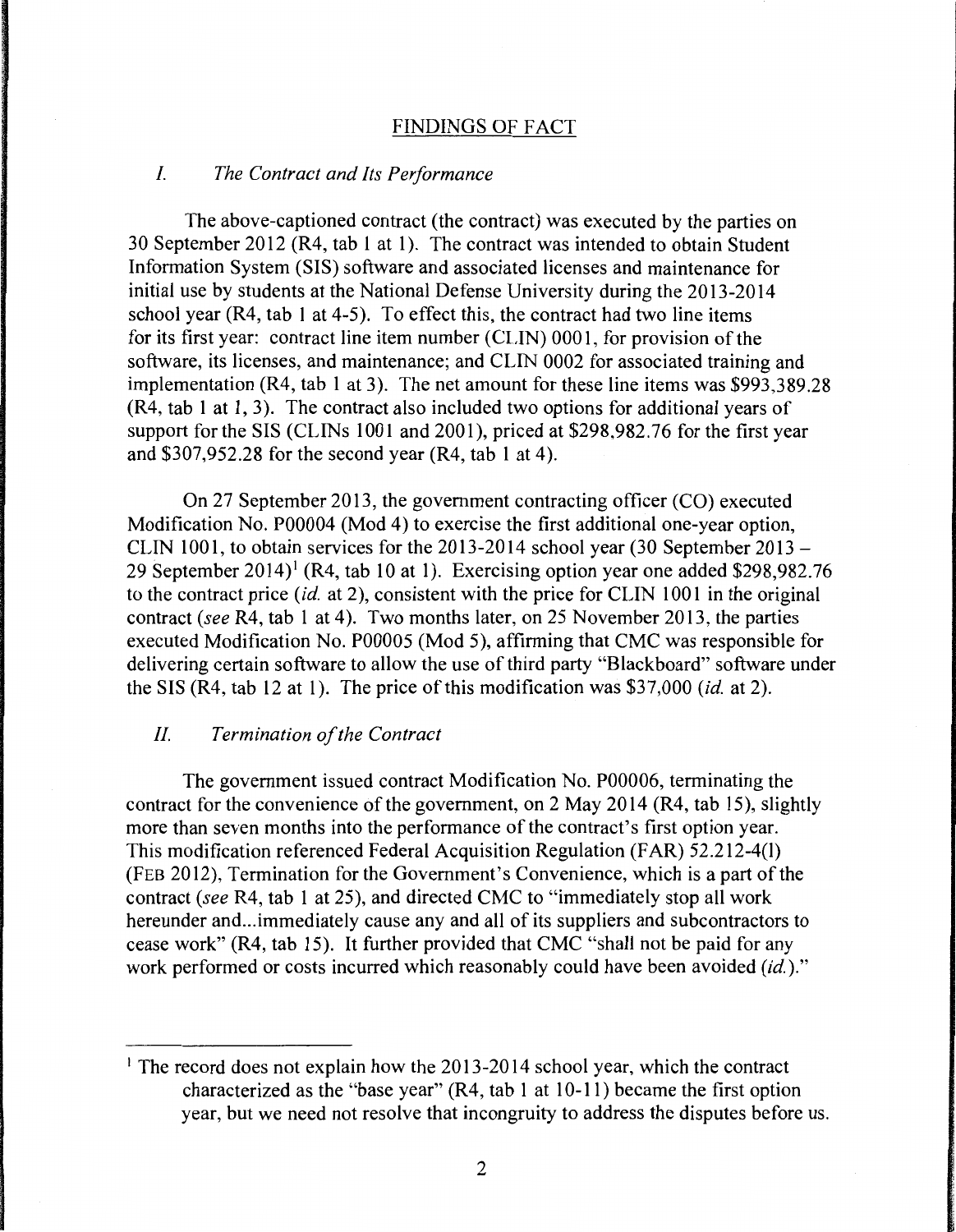On 30 September 2014, CMC submitted a letter to the CO "formally requesting a settlement proposal" for the contract termination (R4, tab 16 at 1) which we interpret to be an actual termination settlement proposal from CMC. The letter noted an outstanding balance of \$211,406.61 in "unpaid invoices for contract [Mods 4 and 5] for services rendered by [CMC] prior to notice of termination of contract" *(id.).* It also provided a "breakdown of additional costs" that CMC "incurred to satisfy the requirements for" the contract *(id.).* These additional costs summed to \$648,061.27, though CMC stated that it only sought \$124,576.15 of that number because that was the amount remaining on the contract for option year one *(id.* at 1-2).

The government apparently did not respond to this letter, and, on 20 January 2015, CMC submitted a one-page certified claim (with 172 pages of attachments) for \$124,576.15 in termination costs (R4, tab 17). By a separate letter on the same date, CMC submitted a certified claim seeking payment of the \$211,406.61 in unpaid invoices including an interest penalty in accordance with the Prompt Payment Act (PPA) (31 U.S.C. § 3903) (R4, tab 18). The CO has not issued a final decision with respect to CMC's claim for termination costs, which the government effectively . concedes has been "deemed denied" (gov't br. at 2). The CO has issued no final decision on the unpaid invoices, though the government did pay all of them on 7 March 2016, except for the \$37,000 that was attributed to the Blackboard integration work under Mod 5 (R4, tab 22; *see also* app. br. quantum at 2-3)2.

#### Ill *CMC's Appeals To The Board*

On 8 April 2015, CMC filed two separate notices of appeal to the Board, both based upon the CO's deemed denial of its claims. The first notice of appeal, docketed as ASBCA No. 59924, was in the amount of \$211,406.16 for the unpaid invoices. The second notice of appeal, docketed as ASBCA No. 59925, was in the amount of \$124,576.14 for the contract termination costs. In the consolidated complaint that it subsequently filed with the Board on 27 October 2015, CMC reduced the amount that it sought under the heading of unpaid invoices by \$3 7 ,000 because it determined that it had not yet completed the Blackboard integration work required by Mod 5 (compl.  $\P$  14 n.l). Instead, it added \$7,087.50 to its pre-existing termination cost claim, which it claimed represented the work performed on Mod 5 prior to termination of the contract *(id.).* Thus, the termination cost of the appeals increased to \$131,663.64 (\$124,576.14 + \$7,087.50), while the amount sought by the appeals for the unpaid invoices decreased to \$174,406.61 because of the reduction by \$37,000.

Subsequent to the filing of this appeal, on 7 March 2016, the government paid the \$174,406.61 in outstanding invoices, along with what CMC characterized as a "limited amount" of PPA interest (app. br. quantum at 2). The government agrees

<sup>&</sup>lt;sup>2</sup> "App. br. quantum" and its government equivalent, "gov't br. quantum," refer to the supplemental briefings submitted by the parties on the issue of quantum.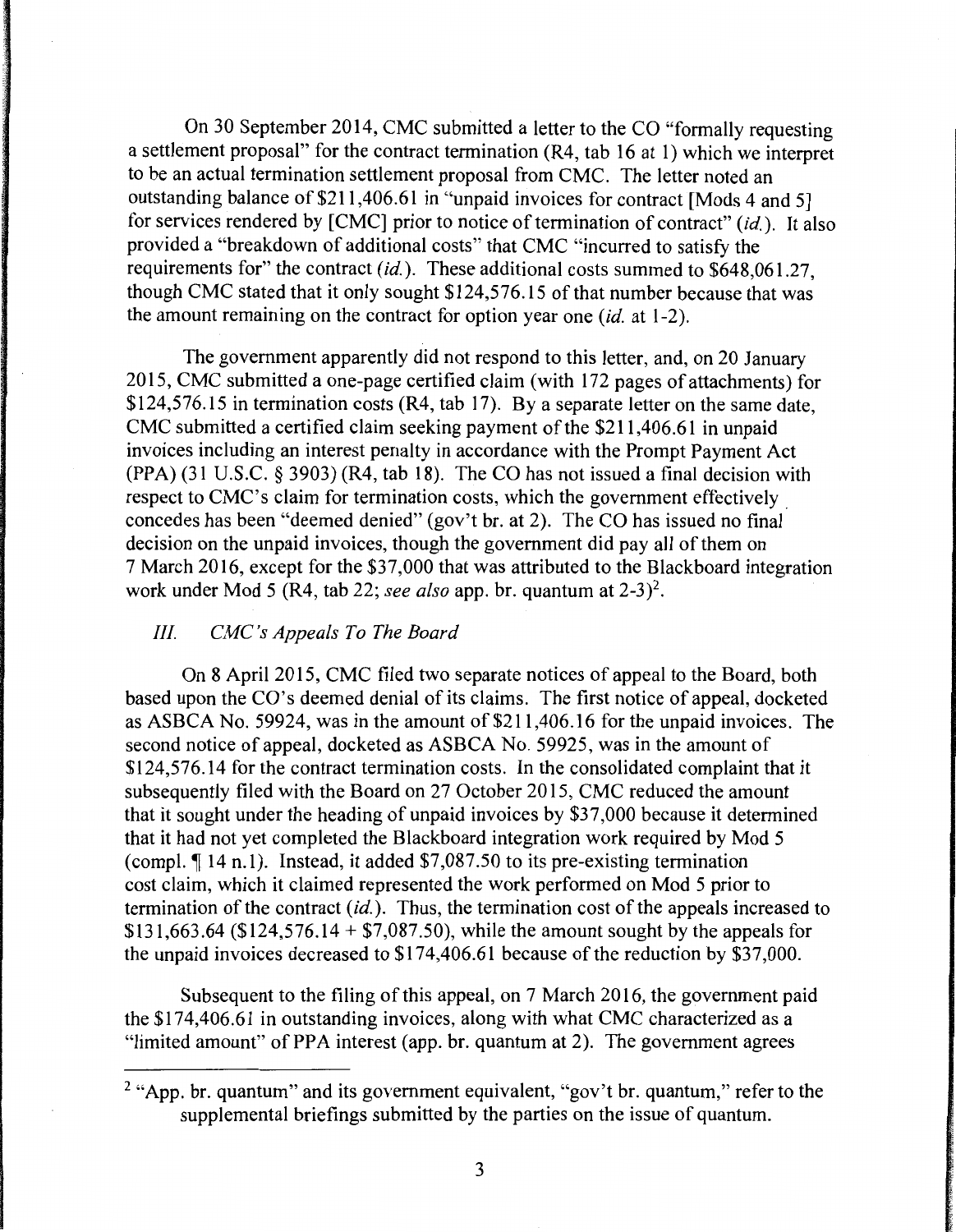with CMC that, after setting aside the amount already paid to CMC, the amount of PPA interest due to CMC for the period prior to their submission of the unpaid invoices to the CO as a claim is \$2,228 (app. br. quantum at 2; gov't br. quantum at 7- 8), and the government no longer opposes giving this amount to CMC although it has not yet been paid (gov't br. quantum at  $7-8$ ).<sup>3</sup>

# *IV Evidence Presented Regarding CMC 's Damages*

CMC's briefing on quantum significantly revised its approach to damages compared to the approach in its claim, primarily via adoption of the reasoning contained in the declaration of Kyle Huston, its Director of Finance, which was attached to its brief *(see* app. br. quantum, ex. 1 (Huston decl.)). 4 Mr. Huston presented evidence on multiple components of alleged damages, and we discuss them in order.

#### *A. The Blackboard Integration Work*

Mr. Huston's declaration states that CMC employee and Project Manager, Jeremy Clement, spent 31.5 hours performing integration work as required by Mod 5 (Huston decl. at 1-2). Mr. Huston attached a two-page summary of the hours Mr. Clement worked on this project and characterized it as the "true and correct copies of Mr. Clement's time entries for this work" *(id.* at 2). This may not be completely accurate: the attached document is very plainly a summary of such entries; it is not entirely clear that it constitutes a copy of the actual recorded "time entries" for the work *(see* Huston decl., attach. A). Mr. Huston also states that Mr. Clement's fully burdened "commercial hourly rate" is \$225, but provides no evidence of this beyond his statement in the declaration (Huston decl. at 2). Notably, Mr. Huston's declaration does not state what the actual cost (burdened or unburdened) of Mr. Clement's time is to CMC *(id.).*  At the rate included in the declaration, the 31.5 hours that Mr. Clement worked on the Blackboard integration project would sum to \$7,087 *(id.).* Notably, almost all of the hours that Mr. Clement worked on the Blackboard integration project were in the late spring and early summer of 2013 *(see* Huston decl., attach. A), while, as noted above, Mod 5 was dated 25 November 2013. Only 1.5 of the 31.5 hours worked by Mr. Clement on Blackboard integration post-dated the execution of Mod 5 *(id.).* 

 $3$  Because the government conceded, by the time of its filing on quantum, that CMC is entitled to PPA interest on these payments, it must also concede that CMC is entitled to CDA interest on a valid claim relating to the late payment of these invoices.

<sup>&</sup>lt;sup>4</sup> Technically, this attachment should have been submitted as a supplement to the Rule 4 file, rather than simply attached to CMC's brief. Nevertheless, because the government has not posed any objection to its attachment to the brief and addresses its merits in its opposition to CMC's brief on quantum, we will consider it.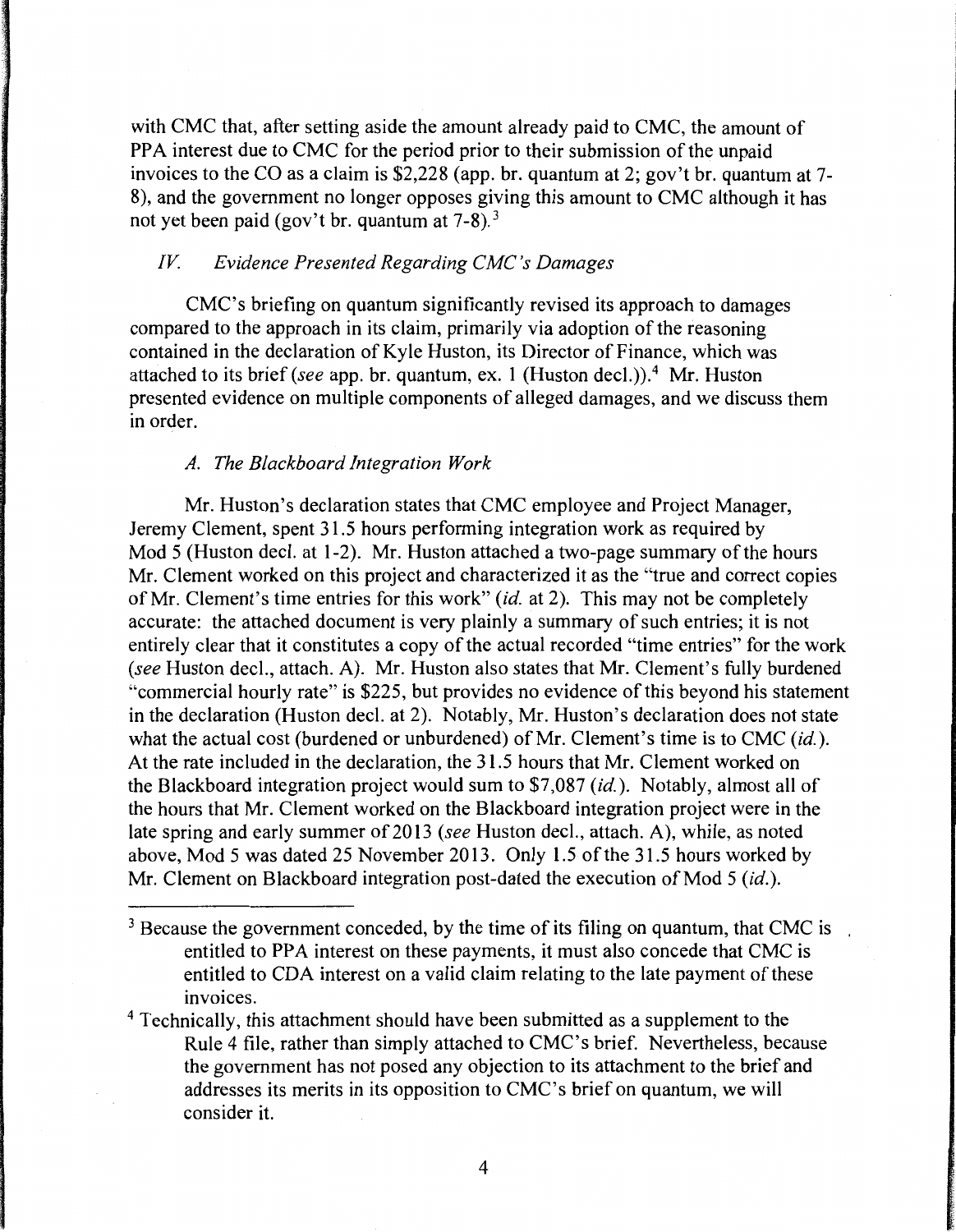The government included an attachment to its brief on quantum which addressed the hourly rates for software engineers *(see* gov't br. quantum, attach. 1). This document, a downloaded version of a portion of the General Services Administration's (GSA's) website, indicated that, for a currently-existing large scale indefinite-delivery/indefinite-quantity (ID/IQ) contract that was available government-wide, the average, fully burdened, hourly rate for a software engineer with 5 to 15 years of experience and a master's degree was \$130 per hour *(id.)* and argued that amount to be a more fitting cost for such services *(see* gov't br. quantum at 10). CMC did not address this allegation in its reply brief.

#### *B. Early Termination Fees*

Mr. Huston wrote in his declaration that, after CMC was notified of the termination of its contract, it immediately cancelled a contract for data transmission services which supported the contract and that, as a result, it incurred early termination fees from its telecommunications services provider, CenturyLink Technology Solutions (CenturyLink) (Huston decl. at 2). He attached two one-page invoices from CenturyLink to his declaration to demonstrate these fees *(see* Huston decl., attach. B). The first invoice in Attachment B to Mr. Huston's declaration is dated 16 September 2014, states that it is for the service period "8/22/2014," and includes an "Early Termination Fee" of \$9,152.40 *(id.)*. The second invoice is dated 21 April 2014, states that it is for the service period of "3/17/2014," and includes an "Early Termination Fee" of \$377.66 *(id.).* Mr. Huston does not explain how this second Early Termination Fee could have been incurred and billed approximately two weeks prior to the 2 May 2014 notice of termination.

# C. *Contract Performance Costs*

Mr. Huston's declaration listed a number of expenses that he asserted were incurred "performing and preparing to perform the Option Period One requirements" (Huston decl. at 2-3). They were as follows:

# *1. Software licenses*

Mr. Huston stated in his declaration that CMC purchased \$75,127 in software licenses to operate the data center utilized to perform the contract (Huston decl. at 3). According to Mr. Huston, these licenses were non-transferrable and incompatible with other CMC uses *(id.).* The invoice for the licenses, attachment C to the declaration, was dated 6 February 2014 and confirms the amount in Mr. Huston's declaration.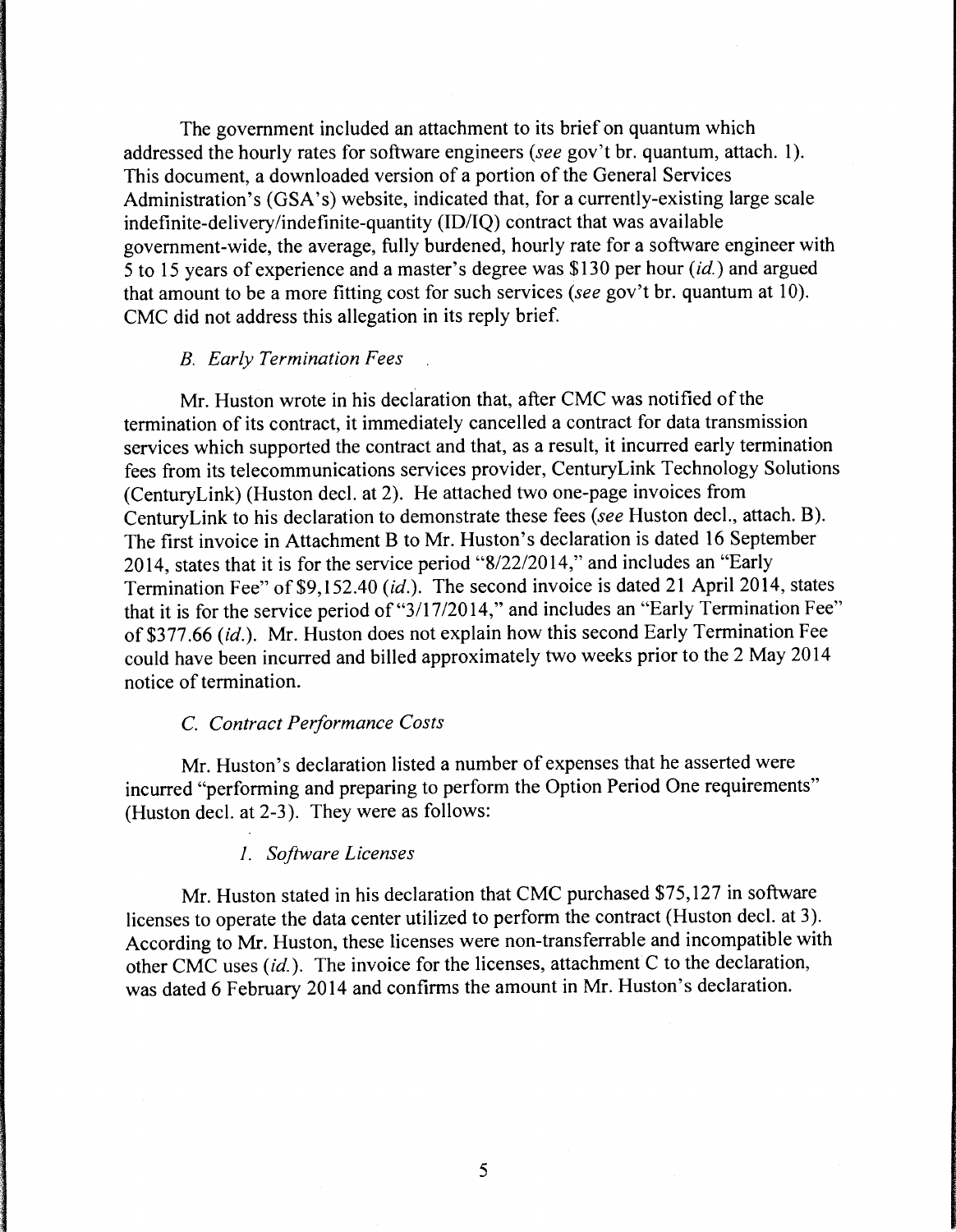# *2. Computer Hardware Equipment*

Mr. Huston also stated in his declaration that, "[j]ust before and during Option Year One," CMC purchased \$172, 133 worth of computer hardware and storage equipment necessary to operate the computer data center used to provide contract services (Huston decl. at 3). He further noted that this computer equipment was not otherwise usable by CMC *(id.).* Attachment D to Mr. Huston's declaration includes the 10 invoices for computer equipment that sum up to \$172, 132.96. The first two invoices, dated 1 August 2013 and 7 August 2013 are for \$82,149 and \$46,980.85, respectively (Huston decl., attach. D). The remainder of the invoices were dated after the date of the exercise of the option *(id.).* 

# *3. Employee Training Fees and Associated Travel*

Mr. Huston provided invoices for \$7,463 in fees and travel expenses for training its employees to meet the security standards and certification requirements under the contract during option year one (Huston decl. at 4, attach. E). The receipts all appear to reflect costs that were incurred during the performance period of the option year (see Huston decl., attach. E).

#### *4. Data Center Build-Out*

According to Mr. Huston, CMC used a third-party vendor and its employees to build a data center in Dallas, Texas, to meet the standards of the contract (Huston decl. at 4). The cost for these vendors and the travel of CMC's employees was \$25,573, which was supported by receipts attached to Mr. Huston's declaration (see Huston decl. 4, attach. F).

#### *5. Data Center Shutdown*

Last, Mr. Huston asserted that CMC incurred \$3,398 in employee travel and third-party shipping costs when it decommissioned the data center (Huston decl. at 4). He attached receipts to the declaration demonstrating these costs to be \$3,398 (Huston decl. at 4, attach. G).

#### *D. The Amount of Incurred Costs Recovered by Pre-Termination Billing*

Mr. Huston's declaration stated that, at the time of contract termination, approximately 42% of the Option Year period remained (Huston decl. at 5). According to Mr. Huston, this meant that CMC was able to recover a significant portion of its incurred costs through the \$174,405 in billing that it was ultimately paid *(id.).*  Nevertheless, Mr. Huston explained that, in his "professional judgment...a minimum of 30% of [the expenses earlier annotated] were not recovered through CMC's receipt of the Option Period One payments, ... or subject to avoidance by CMC" *(id.).*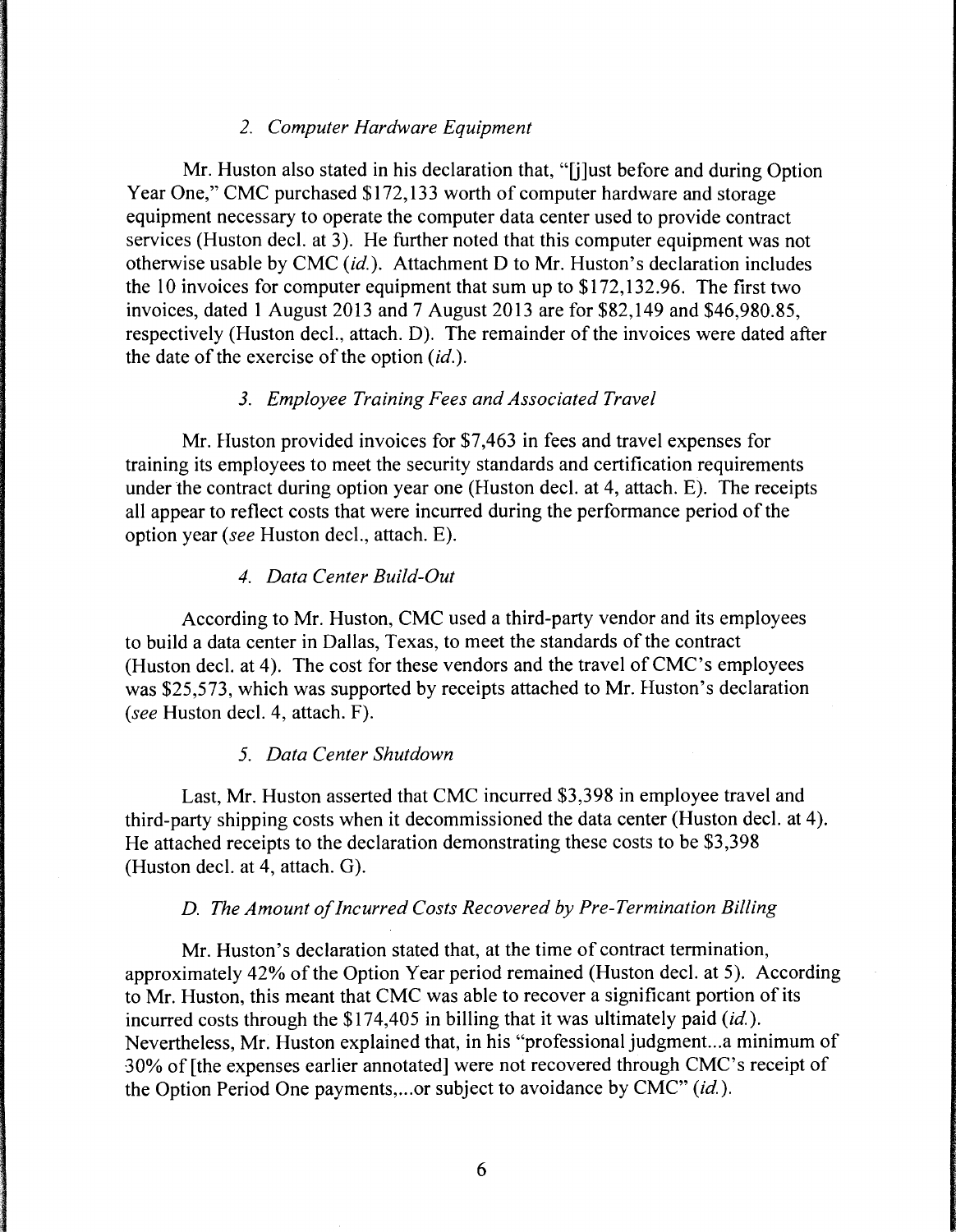According to Mr. Huston, the 30% figure was based upon the fact that CMC's expenses for the option year were "front-loaded;" that CMC was able to avoid some performance costs; and that some of the software and hardware obtained for option year one performance "had at best a limited residual value to CMC" (Huston decl. at 5). Neither Mr. Huston nor any other source of evidence before us detailed a quantifiable basis for the 30% figure from records kept by CMC, nor did CMC provide any information from its records detailing how the \$174,405 in payments that it did receive had been allocated towards capital expenses, employee pay, or other costs incurred in contractual performance. Although stating that the IT hardware obtained for contract performance had only a "limited residual value," neither Mr. Huston nor any other CMC documents quantified whatever value that might have been.

#### E. *Profit*

Mr. Huston's declaration also noted that CMC's target profit percentage for contracts of the type presented here was 10% (Huston decl. at 6).

# *F. Summary of Costs Sought and Our View of the Credibility of the Huston Declaration*

Setting aside the PPA and Contract Disputes Act (CDA) (41 U.S.C. § 7109) interest for late payment of its invoices, CMC sought the following costs based upon Mr. Huston's declaration:

| <b>Blackboard Integration</b>               | \$7,087  |
|---------------------------------------------|----------|
| Early Termination Charges from Century Link | \$9,530  |
| Software Licenses (30%)                     | \$22,538 |
| IT Hardware and Storage (30%)               | \$51,640 |
| Employee Certification Costs (30%)          | \$2.259  |
| Data Center Build-Out (30%)                 | \$7,672  |
| Data Center Shutdown (30%)                  | \$849    |

*(See* app. br. quantum at 9)

These numbers sum to \$94,488 for work on option year one, plus \$7,087 for the Blackboard Integration work.

For reasons to become plain in the discussion below, it is worthwhile to look at the non-discounted costs for performing option year one, as set forth in Mr. Huston's declaration. They would be:

| Software Licenses                   | \$75,127  |
|-------------------------------------|-----------|
| IT Hardware and Storage             | \$172,133 |
| <b>Employee Certification Costs</b> | \$7,643   |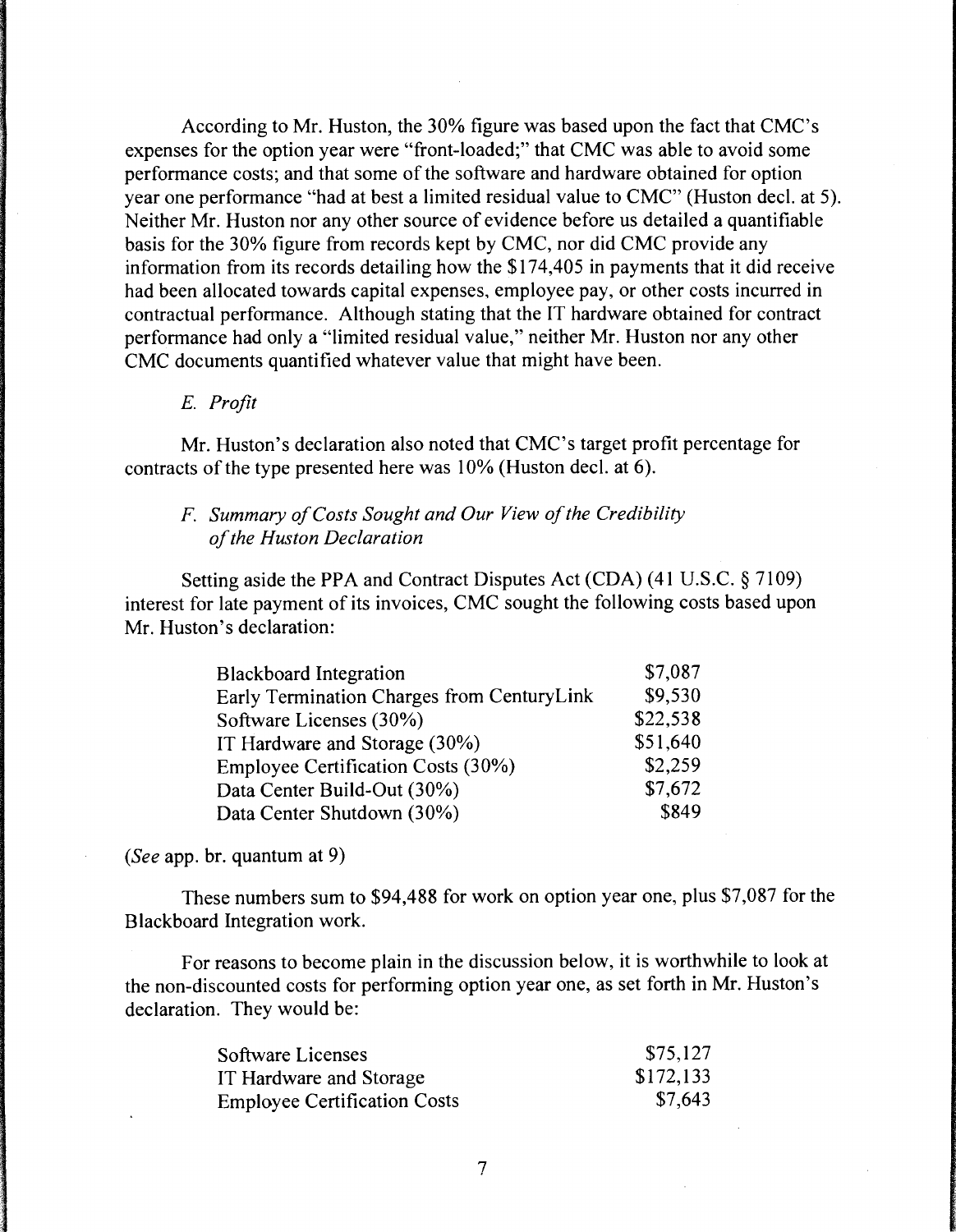| Data Center Build-Out | \$25,573 |
|-----------------------|----------|
| Data Center Shutdown  | \$3,398  |

*(See* app. br. quantum at 9)

These add up to \$283,874 and include none of the labor costs or the monthly data connection fees from CenturyLink, which would have both been substantial. The reader is reminded that the entirety of the price for option year one was \$298,982.76<sup>5</sup> – little more than a \$15,000 difference with which to pay the non-"front-end" costs. From this simple exercise, we conclude that CMC would have almost certainly lost money in the event that it completely performed option year one, but the government did not exercise its second option year.<sup>6</sup> This material fact goes unaddressed in Mr. Huston's declaration.

This shortcoming and others give us reason to look at Mr. Huston's declaration with a skeptical eye. The declaration, as noted above, asserts that CMC incurred early termination fees from CenturyLink, which we find plausible, but the first receipt provided by the declaration pre-dates the termination by several weeks - a fact pointed out in the government's brief *(see* gov't br. quantum at 13), but not addressed in CMC's reply. Similarly, the unanswered questions regarding Mr. Clement's hourly costs to CMC give us further reason to be reluctant to take unsupported assertions in the declaration at face value. Taking these matters into account and looking at the dearth of explanation contained in the declaration regarding the calculation of the 30% figure for costs not yet recovered, we expressly find that Mr. Huston's determination of the 30% figure in his declaration is imprecise, unsupported by CMC's records, and speculative. Plainly, this finding will have ramifications to CMC's appeal as we discuss immediately below.

<sup>&</sup>lt;sup>5</sup> To be sure, the contract price was raised by an additional \$37,000 to account for the Blackboard integration services, but that task order was separate and apart from the option year one requirements as it was not billed with the option year one invoices (see R4, tab 10; Huston decl. (treating option year one costs differently than Blackboard integration costs); R4, tab 18 at 25 (separate invoice for \$37,000, dated 31 January 2014, for Blackboard integration)).

 $6$  The government obliquely suggests as much in its opposition brief (gov't br. quantum at 12), but CMC did not respond to it in its reply brief.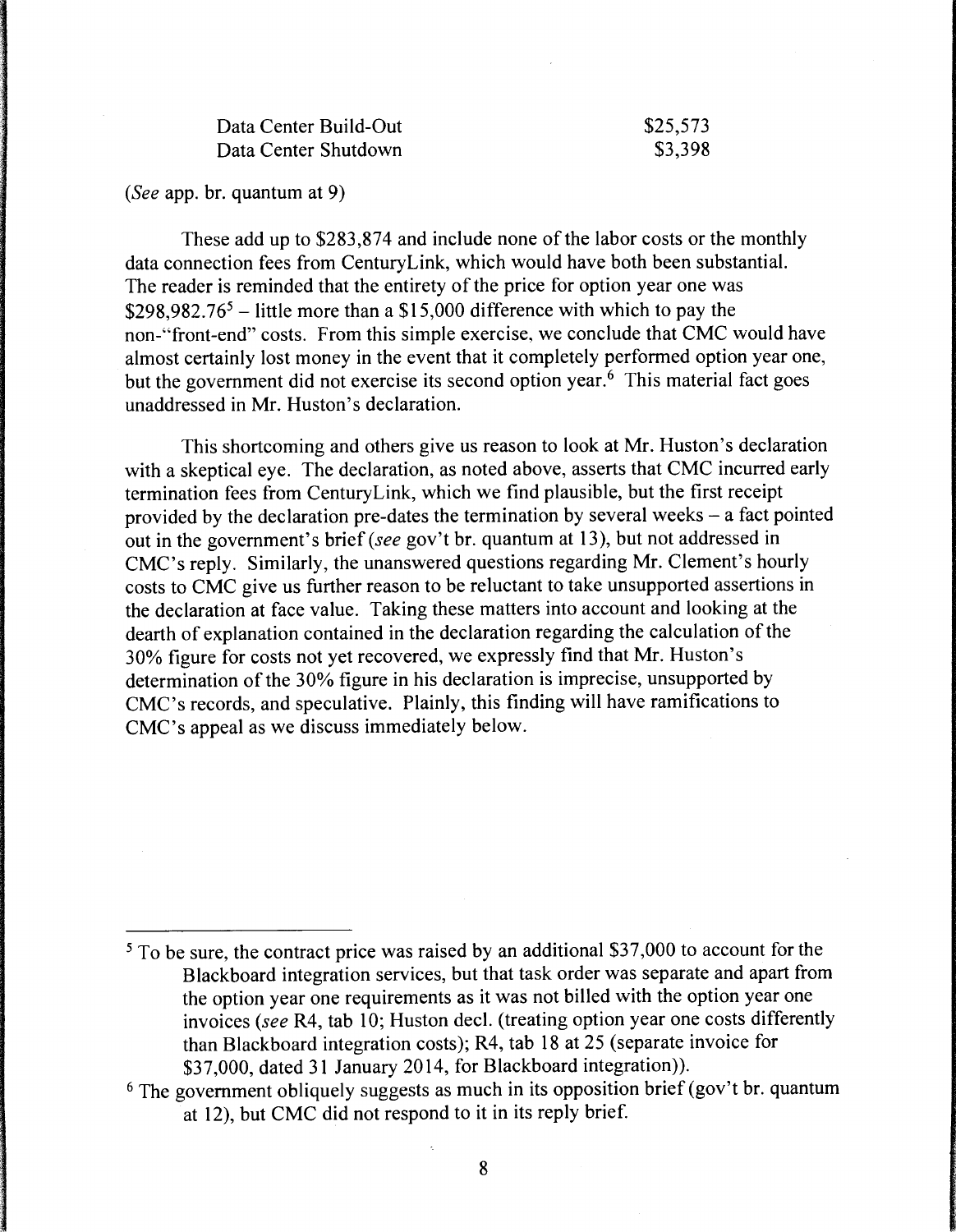#### DECISION

We analyze first, the termination costs to which CMC is entitled and then tum to the relatively simpler question of to what amount of interest CMC is entitled for the government's late payment of its invoices.

# I. CMC is Required to Prove Its Termination Costs Through Its Records

CMC bears the burden of proving its recovery in this appeal of the CO's refusal to pay its claimed termination amount. *SWR, Inc.,* ASBCA No. 56708, 15- BCA ¶ 35,832 at 175,225 (citing *Lisbon Contractors, Inc. v. United States,* 828 F.2d 759, 767 (Fed. Cir. 1987). A contractor's entitlement to compensation in a termination for convenience is determined by those applicable clauses of the FAR that are incorporated into the contract at issue. *Rex Systems, Inc.,* ASBCA No. 59624, 16-1 BCA  $\overline{1}$  36,350 at 177,216. The termination clause contained in the contract at issue here is that for the acquisition of commercial items, FAR 52.212-4(1). Under the terms of this clause, the contractor is entitled to "be paid a percentage of the contract price reflecting the percentage of the work performed prior to the notice of termination, plus reasonable charges [that] ... have resulted from the termination." In our previous decisions reviewing this clause, we analyzed it as providing for reimbursement under two prongs: the first prong being for the percentage of work performed prior to the.notice of termination; the second prong being for costs (including settlement costs) resulting from the termination. *See SWR,* 15-1 BCA ii 35,832 at 175,223-24.

Proof of termination costs must be demonstrated by the contractor "using its standard record keeping system." FAR 52.212-4(1); *SWR*, 15-1 BCA 135,832 at 175,229. We take this requirement to mean that a contractor must provide documentation of its costs and that testimony under oath by a company officer without any such documentation does not suffice to prove such costs. *SWR*, 15-1 BCA 135,832 at 175,230 (citing *Industrial Refrigeration Service Corp.,* VABCA No. 2532, 91-3 BCA 124,093 at 120,594). Moreover, a contractor seeking termination costs is only entitled to compensation for its actual burdened labor costs, not an amount that it might charge an outside entity for that labor. *See Sentry Insurance, a Mutual Company,* VABCA No. 2617, 91-3 BCA | 24,094 at 120,616.

# II. CMC Satisfactorily Proved Few of Its Claimed Termination Costs

CMC has already been compensated by the government a *pro rata* share of its performance by virtue of its having been paid for its regular invoices submitted prior to its termination. This is the first prong of the costs permitted under FAR  $52.212.4(1)$ , as we interpreted it in *SWR,* leaving us to analyze the second prong of recoverable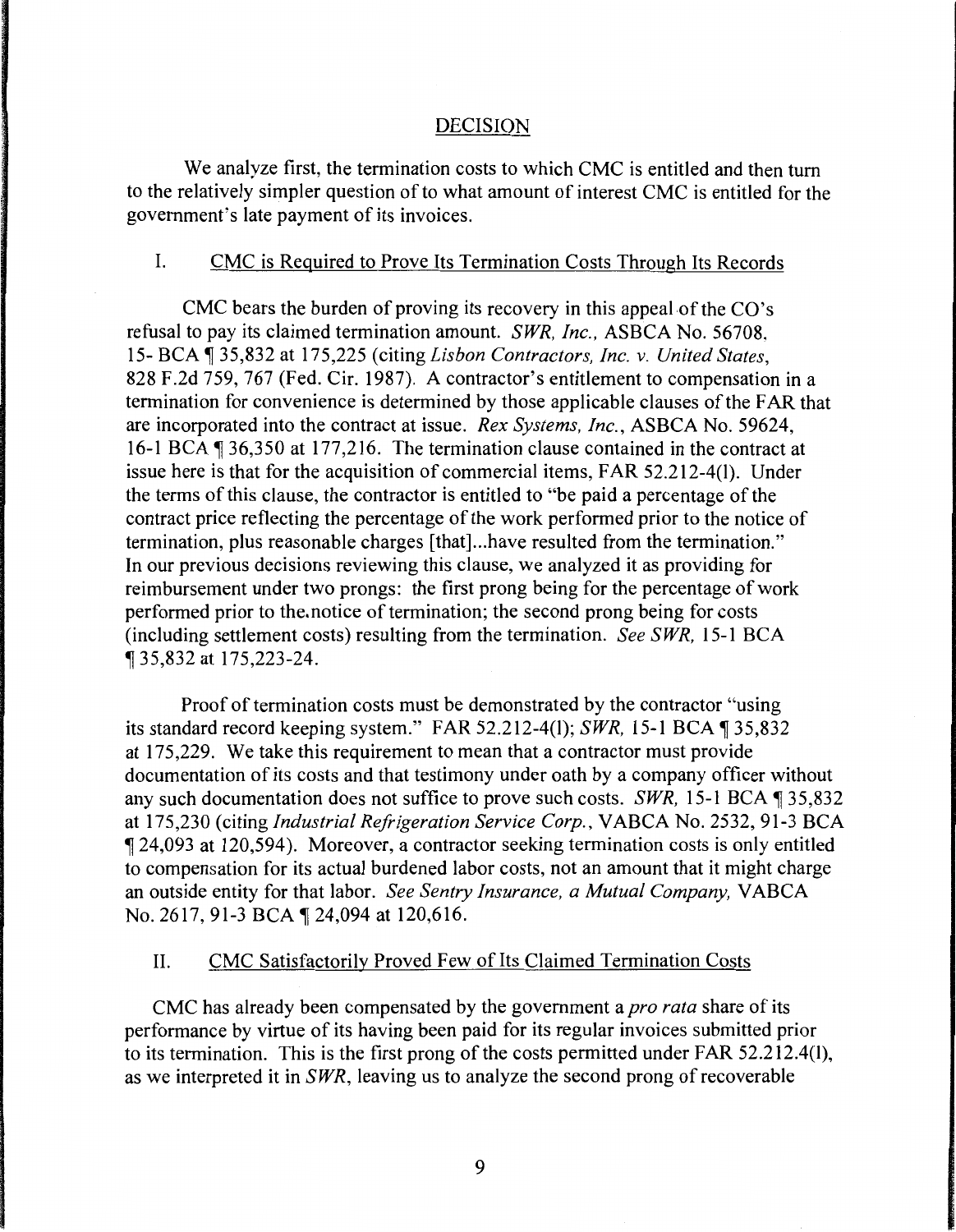costs: the reasonable charges that have been proved to have been incurred as a result of the termination. We address them below.

# A. *Blackboard Integration Costs*

We agree with CMC that it is entitled to the non-recovered costs that it incurred in performing Mod 5, the Blackboard integration work. The problem is that CMC's evidence of the work performed (exclusively by its employee, Mr. Clement) and its costs is incomplete.

As we discussed above, we entertain some doubt whether the documents attached to the Huston declaration constitute records kept by CMC in accordance with its standard business record keeping system. Nevertheless, the government does not contend that they are not such records, and Mr. Huston alleges that they are. Thus, CMC's evidence manages to qualify as standard business records and we will consider the evidence to prove CMC's proper recovery. In the absence of contrary evidence, we also find that Mr. Clement worked the hours that CMC claims.

The government argues that we should not pay CMC for the hours that Mr. Clement worked on the Blackboard integration project prior to the formal issuance of Mod 5, suggesting that the cost of the work had already been recouped by payments on the contract (gov't br. quantum at 10). CMC responds, correctly, that the government provided no evidence to counter Mr. Huston's declaration that Mr. Clement's work was performed on Mod 5, and that it was reasonable for it to have performed work on the subject matter of Mod 5 in anticipation of its approval (app. reply quantum at  $4-5$ ).<sup>7</sup> Accordingly, we find that CMC is entitled to compensation for all 3 1.5 hours that it claims.

CMC does not fare as well in its contention that it should be compensated at the rate of \$225 per hour for Mr. Clement's work. This is so for two reasons: first, CMC has not proved or even alleged that this "commercial rate" for Mr. Clement's work is the same thing as the cost that it incurred for his work. This is problematic because the second prong of the contract's termination clause (through which CMC is seeking this compensation) only obligates the government to compensate CMC for its costs, not the price it would charge a customer for the services. *See SWR*, 15-1 BCA 135,832 at 175,224 (interpreting FAR 52.212-4(1)); *see also Sentry Insurance*, 91-3 BCA 124,094 at 120,616. CMC's second problem lies in a deficiency in the proof of the costs

<sup>&</sup>lt;sup>7</sup> Of course, prior to the issuance of Mod 5, this work was performed by CMC at the risk that it would not be entitled to receive compensation for it if the modification never issued. Subsequent to the execution of Mod 5, however, that changed and CMC became entitled to payment for work performed pursuant to that modification.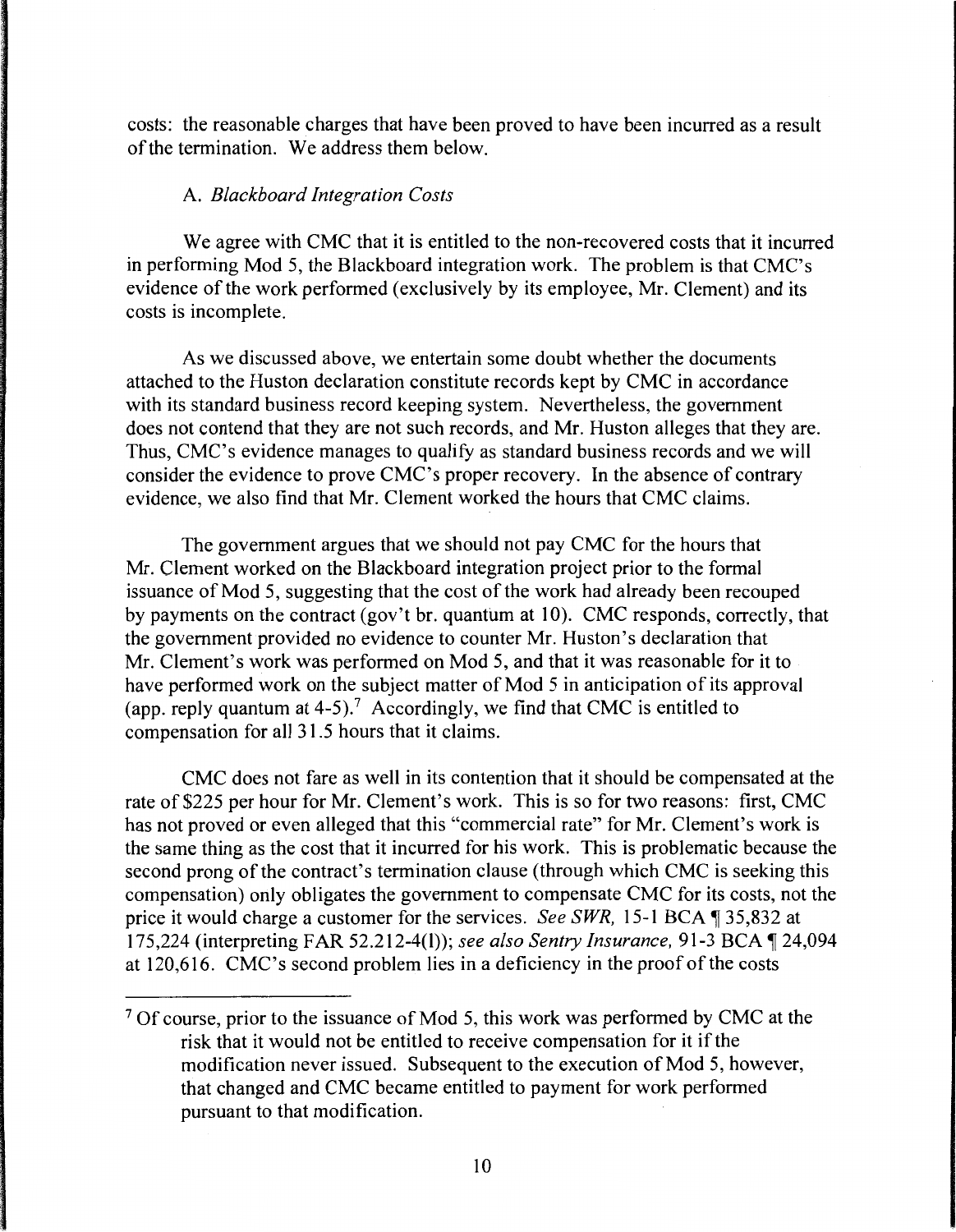of Mr. Clement's work. The cost of the work (which would include the hourly fully-burdened labor cost, not just the number of hours) must be proved using its standard record keeping system and, as previously discussed above, the sworn testimony of a company official (such as Mr. Huston) without supporting documentation does not suffice as proof. *See SWR*, 15-1 BCA ¶ 35,832 at 175,230. The government offered that, under GSA schedules, a reasonable, fully-burdened rate for the work performed by Mr. Clement was \$130 per hour, although it did not concede that CMC should be paid that (or any) amount (gov't br. quantum at 10). CMC did not address the government's response on this matter in its reply brief. In our view, the \$130 per hour posited by the government as a reasonable cost of Mr. Clement's work is, in fact, a reasonable rate and using it would be fair to CMC. Thus, we hold that CMC is entitled to \$4,095 (\$130 per hour multiplied by 31.5 hours) for the Blackboard integration work of Mod 5.

# **B.** Charges Resulting from the Termination

The early termination costs sought by CMC were limited to the CenturyLink early termination fees. The government has given us no reason to doubt the testimony of Mr. Huston that CMC incurred such fees from its early termination of its data transmission contracts with the company. However, there is no explanation for how the earlier of the two invoices presented by CMC, in the amount of \$377.66, dated on 21 April 2014 for the "3/17/2014" service period, could have possibly been caused by the termination of the contract, which it predates. Though this concern was raised by the government's brief *(see* gov't br. quantum at 13), CMC made no effort to address it in its reply filing. We thus conclude that this invoice does not reflect a compensable termination cost.

With respect to the invoice in the amount of \$9, 152.40, dated 16 September 2014 for the service period "8/22/2014," we determine that it is most likely for compensable termination costs and award it. To be sure, CMC did not make this decision as easy as it should have been (indeed, it is a close evidentiary call), but Mr. Huston's testimony persuades us that this reflected a real incurred cost, and it is not unreasonable for an early termination fee to have been imposed and paid a few months after the actual termination notice.

This is the last termination cost that we will allow in this appeal.

# C. *Performance Costs*

All of the other compensation sought by CMC through Mr. Huston's declaration was for "front-end loaded" costs that CMC asserts were necessary for performance of the contract's option year. Mr. Huston posits that, across the board, CMC had recovered all but 30% of these costs. As we found, above, the 30% figure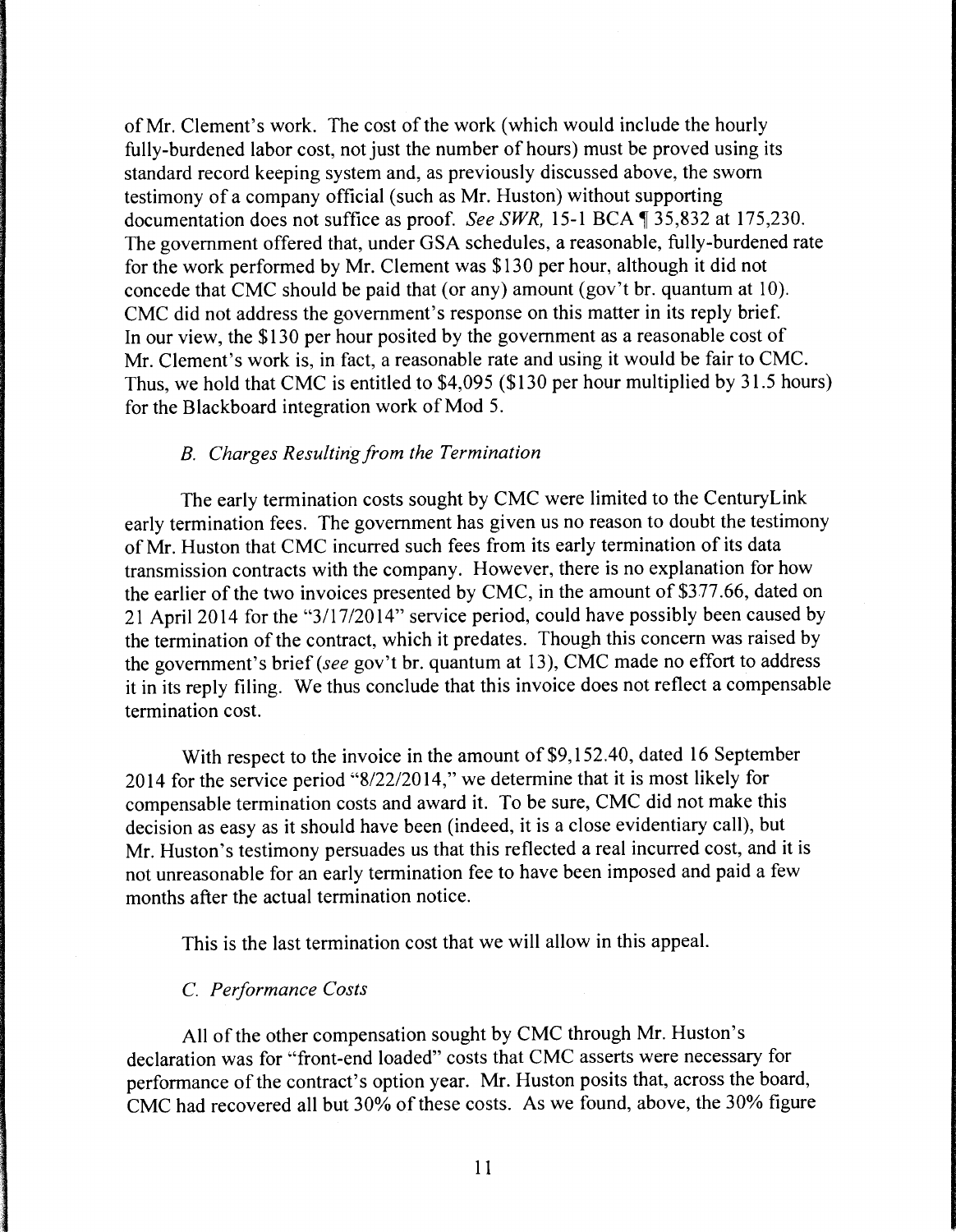was imprecise, unsupported, and speculative. As such, and particularly given its lack of demonstrable foundation in CMC's business records, we find that, notwithstanding Mr. Huston's testimony, CMC has not met its burden of proving its damages related to performance costs and we consequently make no award to CMC of such costs. 8 *See SWR, 15-1 BCA* 135,832 at 175,230 (citing *Industrial Refrigeration Service,* 91-3 BCA ¶ 24,093 at 120,594).

### III. CMC is Entitled to the Disputed CDA Interest on the Late-Paid Invoices

CMC approaches the interest it is due on its late-paid invoices by considering them to be subject to PPA interest up until the time that it submitted its claim, and then, consistent with the applicable regulatory framework, *see* 5 C.F.R § 13156.10(a)(5)(i), CDA interest from the time of claim submission until its payment ( app. br. quantum at 2-3).<sup>9</sup> The government concedes its obligation to make the PPA interest payment, but contends that, since the payment of invoices was never truly in dispute, it should be free of the obligation to pay CDA interest to CMC after the submission of the claim (gov't br. quantum at 7-9). The government is wrong.

The government's position is grounded upon the notion that a dispute is a necessary element of a claim under the CDA and that, without a valid claim, there is no CDA interest (gov't br. at 20-21; gov't br. quantum at 8-9). Never mind that the government never sought dismissal of the appeal relating to unpaid invoices (ASBCA No. 59924) for lack of jurisdiction under the CDA. Also, never mind that the government remains perfectly content to consider the filing of the allegedly invalid claim as the date that PPA interest should stop accruing. In any event, it is clear that appellant did present a valid CDA claim.

In its brief on entitlement, the government cited *Parsons Global Services, Inc.,*  ASBCA No. 56731, 11-1 BCA  $\P$  34,632, for the proposition that a dispute over costs is a prerequisite for a valid CDA claim (gov't br. at 20). The government even quoted the penultimate paragraph in that opinion to support the notion that a valid CDA claim required a dispute (see id. (citing *Parsons Global Services*, 11-1 BCA 134,632 at 170,656)). In the circumstances of that appeal, dispute over entitlement was, indeed, the key to its resolution. But *Parsons Global Services* also noted that an invoice could

<sup>&</sup>lt;sup>8</sup> To be clear, we entertain serious concerns, as explained in our findings above, that CMC would have lost money had it performed the entirety of the First Option Year and been paid the full amount set forth in the contract for such work. Nevertheless, we have no way of calculating how much it would have lost and need not engage in such speculation here to conclude that CMC has not proved its entitlement to the amount of money that it seeks in this portion of its appeal.

<sup>&</sup>lt;sup>9</sup> CMC does not seek payment of CDA interest on the PPA interest; just upon the principal.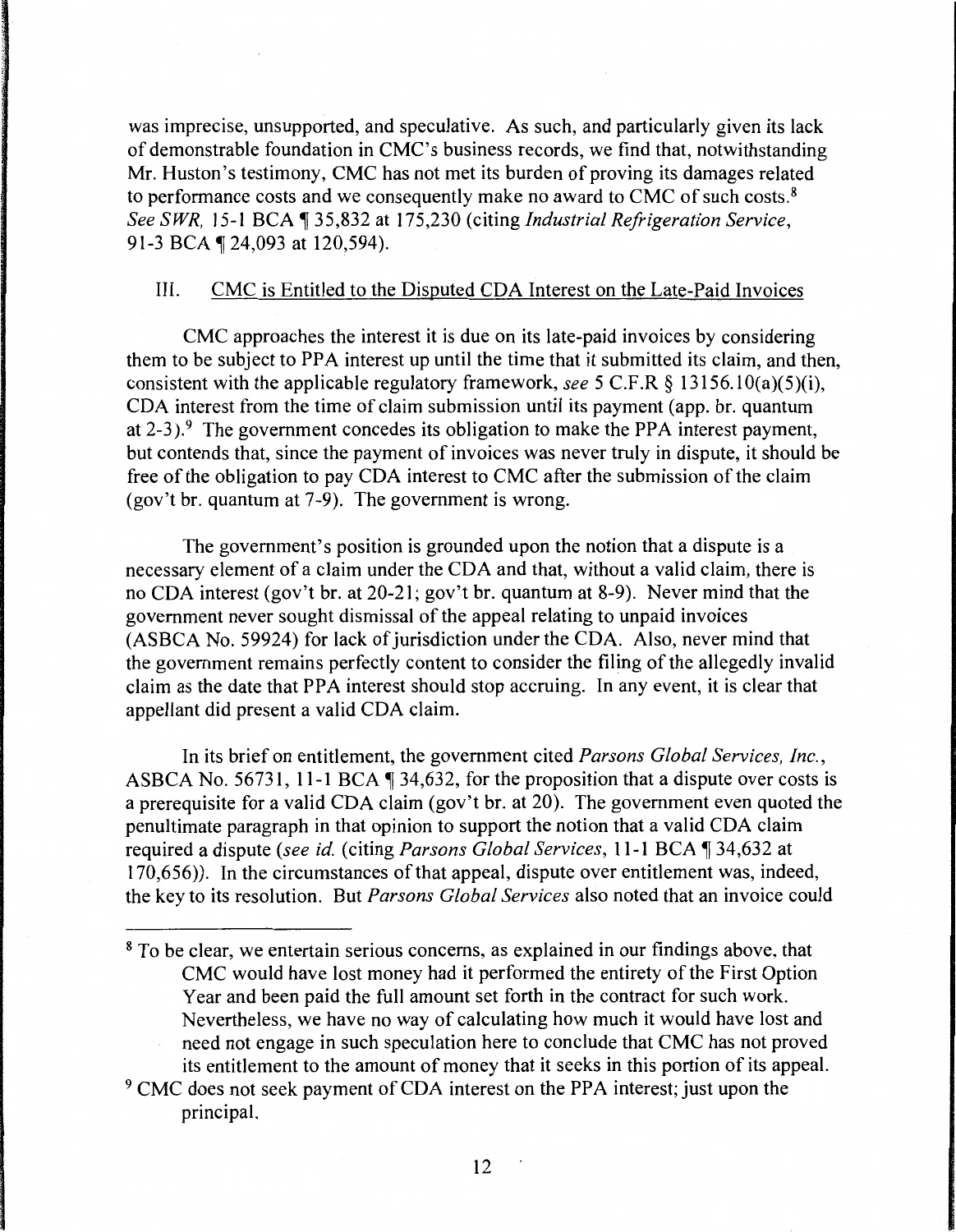become the subject of a claim "if disputed *or* the government unreasonably delays payment of the invoice." 11-1 BCA  $\parallel$  34,632 at 170,654 (citing *Reflectone Inc. v. Dalton,* 60 F .3d 1572, 1579-80 (Fed. Cir. 1995) (emphasis added; additional citations omitted)). CMC has fairly contended that the government unreasonably delayed the payment of its invoices here. It thus possesses a valid claim to which CDA interest applies from the time of the claim until payment, and we hold that it is entitled to such interest.

#### **CONCLUSION**

With respect to ASBCA No. 59925, CMC is entitled to the payment of \$4,095 for its work on Mod 5 and \$9, 152.40 in early termination costs. These are subject to CDA interest from the date that CMC's claim was received by the CO, 20 January 2015. The remainder of its appeal relating to the termination for convenience is denied for lack of sufficient proof.

With respect to ASBCA No. 59924, CMC is entitled to \$2,228 in PPA interest upon its late-paid invoices for the time prior to the CO's receipt of its claim (as the government concedes), and CDA interest upon the \$17 4,406.61 in late-paid invoices from the date of the CO's receipt of its claim, 20 January 2015, until their payment on 7 March 2016. Thus, this appeal is sustained, in part, and this matter is returned to the parties for the calculation of interest in accordance with this decision.

Dated: 20 April 2017

**J. REID PROUTY** Administrative Judge Armed Services Board of Contract Appeals

I concur

MARK N. STEMPLER Administrative Judge Acting Chairman Armed Services Board of Contract Appeals

I concur

~ RICHARD SHACKLEFORD  $\bigcap_{i=1}^{\infty}$ 

Administrative Judge Vice Chairman Armed Services Board of Contract Appeals